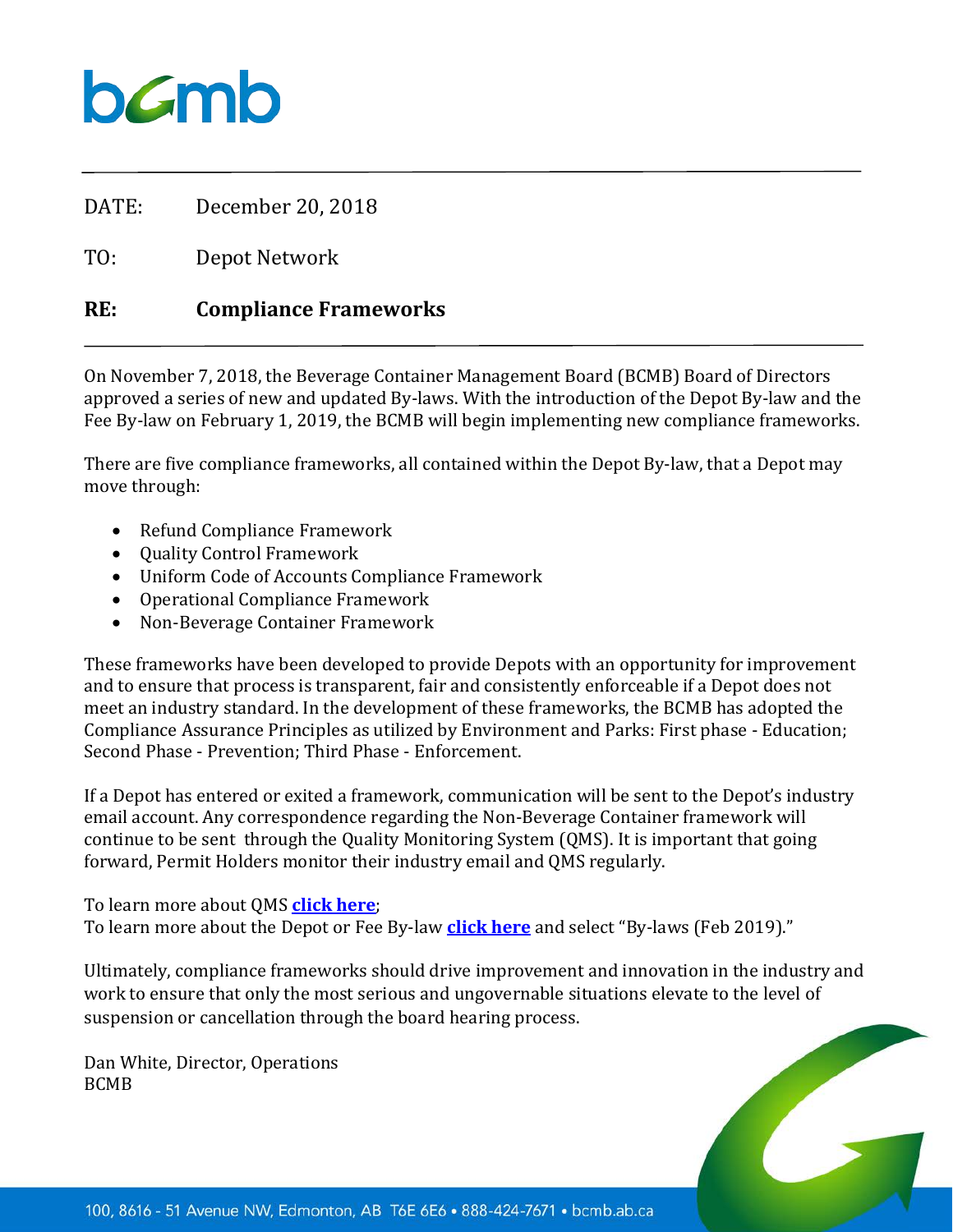## **COMPLIANCE FRAMEWORKS**

Compliance frameworks have been developed to respond to evidence of non-compliance of an industry accepted standard. The BCMB or other industry developed programs are in place to monitor performance and assess that performance against those standards. When the standard is not met a progressive action framework (compliance framework) is used to encourage improved performance until the industry standard is achieved.

In terms of developing the compliance frameworks and the processes captured within those frameworks, the BCMB used the following principles:

- **Are the expectations clear:** By-law contains the standards that are required to remain in compliance and to operate in the Alberta beverage container system.
- **Are there processes in place to achieve the expectations:** Process is clearly explained throughout by-law, including within each compliance framework and throughout the hearing process.
- **Are the outcomes of those processes being achieved:** The industry standards included in by-law are those that are already being used and achieved. The compliance frameworks have been built in a manner that provides opportunity for education and improvement and where only the most significant risks would escalate to a board hearing panel.
- **Are there methods in place to evaluate and improve where necessary:** BCMB Management reports on compliance activities to the board at each meeting. Industry standards are discussed with the Industry Leadership Committee. Significant consequences such as permit suspension/cancellation or significant requests are overseen and governed by the Board. Additionally, mechanisms are in place to provide for Compliance Fee appeals to the Board. The Compliance Committee conducts post-hearing and Compliance Fee appeal reviews.

## **COMPLIANCE FRAMEWORK – LEVELS**

The diagram on the last page of this document outlines the progressive steps included in BCMB compliance frameworks. Each framework has four levels, which includes increasing compliance mechanisms, such as application of Compliance Fees and reduced improvement/response times. Repetitive non-compliance, without demonstrated improvement, will be escalated through a compliance framework. Increasing compliance mechanisms will be applied to move noncompliance forward and ultimately meet the standards set in by-law. Each framework follows the same path:

- a) Failure of standard;
- b) Level 1: Education and opportunity to improve;
- c) Level 2: Education and Prevention: application of a Compliance Fee, opportunity to improve;
- d) Level 3: Prevention and Enforcement: application of a Compliance Fee, decreasing timelines to come into compliance, opportunity to improve;
- e) Level 4\*: Complaints Director: assessment by the Complaints Director, possibilities include:
	- i. Issue resolution;<br>ii. Further assessme
	- ii. Further assessment in terms of repeating levels in the compliance framework;<br>iii. Initiation of an investigation. Investigation may result in the:
	- Initiation of an investigation. Investigation may result in the: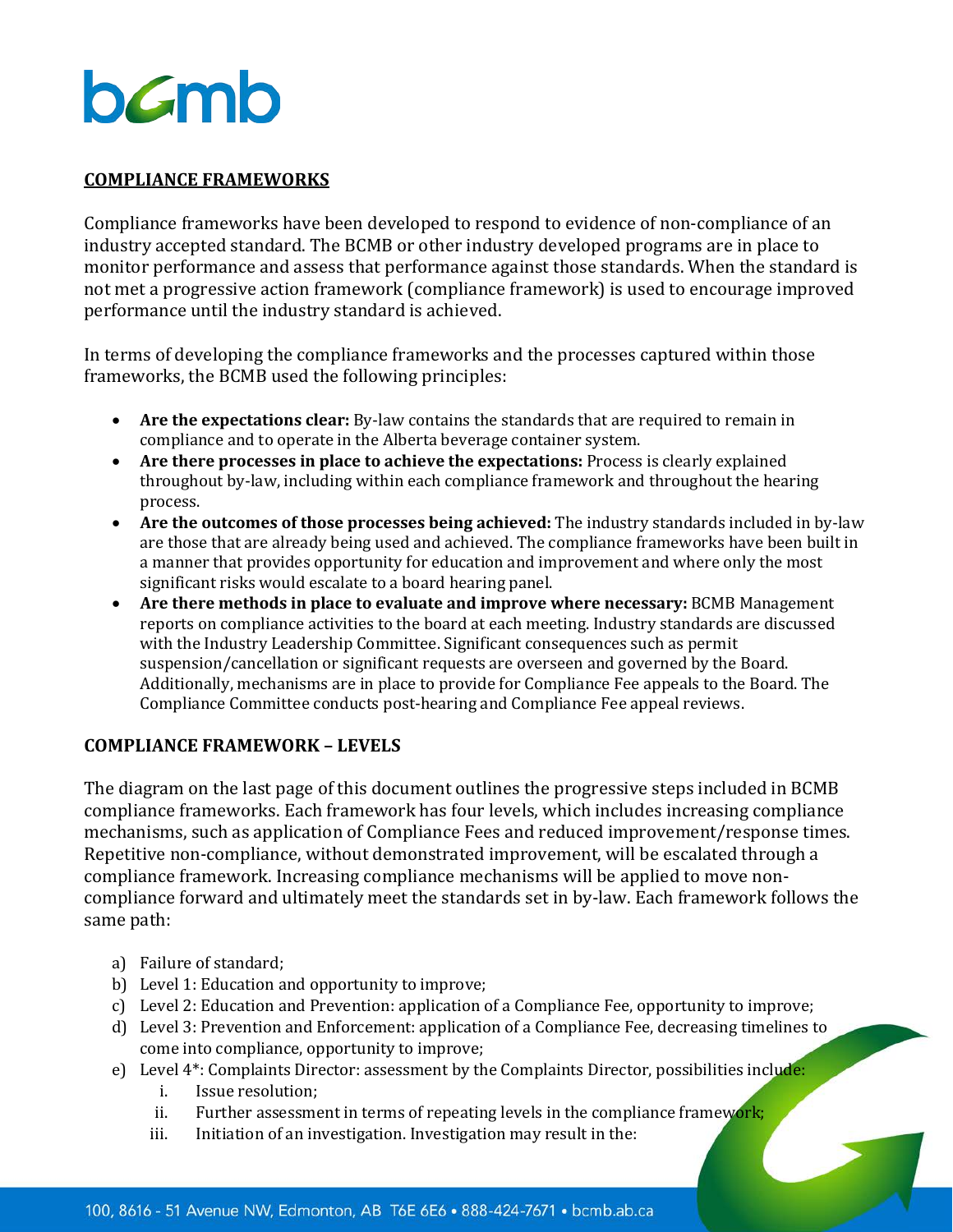

- File recommended to the Board Hearing Panel for consideration of suspension or cancellation of permit;
- **File closed;**
- \*\*10-day suspension of permit if the items below are all satisfied:
	- a) there are reasonable grounds for believing the Depot has contravened or is contravening the Act, the Regulation or any BCMB by-law;
	- b) the contravention of the Act, the Regulation or the by-law has occurred repeatedly, is ongoing and seriously undermines the integrity the beverage container management system or is a threat to public safety; and
	- c) no lesser measure will reasonably suffice to protect the integrity of the beverage container management system.

\**Activities related to fraud, theft, and serious public safety issues will be escalated directly to the Complaints Director and would not follow a Compliance Framework.* 

*\*\*Under these circumstances, an order of the Board Chair is required to extend the suspension or impose conditions on a permit.* 

## **TRANSITION DATES**

There are elements in the new draft by-laws that will need to be transitioned. Specifically, areas related to non-compliance that require specific cut-off and start dates. The chart below outlines the rational for effective dates:

| <b>Section</b>         | Changes from existing by-law       | <b>Rational and Application</b>          |
|------------------------|------------------------------------|------------------------------------------|
| <b>UCA Compliance</b>  | Yes, different compliance          | Any Depot with a year end as of          |
|                        | framework                          | January 31, 2019 will fall under the     |
|                        |                                    | new Depot By-law. As Depots have six     |
|                        |                                    | months to file their UCA, the current    |
|                        |                                    | UCA Compliance By-law will apply for     |
|                        |                                    | all filing deadlines up to July 31, 2019 |
| Refund Compliance      | No, there is no previous           | Application of the new Depot By-law      |
|                        | compliance framework written       | compliance framework will take effect    |
|                        | into by-law                        | February 1, 2019                         |
| QC Compliance          | Yes, Level 2 in the new compliance | As of January 31, 2019, any Permit       |
|                        | framework is different than the    | Holder that is in the QC Progressive     |
|                        | current version (QC Progressive    | Action Policy at Level 2 or higher, will |
|                        | <b>Action Policy</b> )             | be moved down to Level 1. Any            |
|                        |                                    | Permit Holder that is in Level 1 will be |
|                        |                                    | moved out of the QC Progressive          |
|                        |                                    | Action Policy completely. As of          |
|                        |                                    | February 1, 2019, Quality Control will   |
|                        |                                    | be applied according to the Depot By-    |
|                        |                                    | law.                                     |
| Non-Beverage Container | No, the new framework is identical | The new Depot By-law will become         |
| Compliance             | to current by-law                  | effective February 1, 2019               |
|                        |                                    | (application of current Non-Beverage     |
|                        |                                    | Container Compliance by-law will         |
|                        |                                    | continue as usual and this framework     |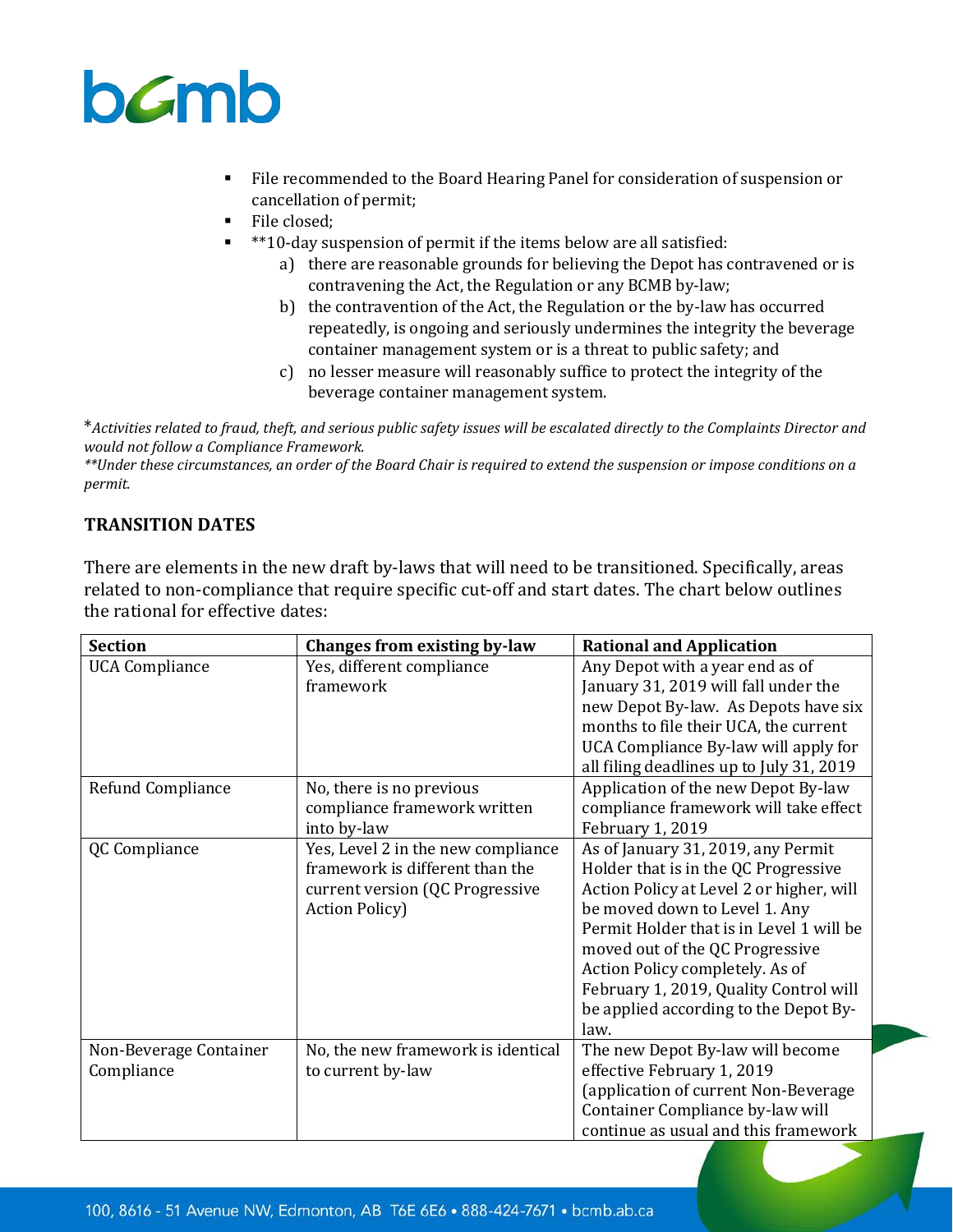

|                               |                                                                                                                                                                  | will now be contained in the Depot<br>By-law)                                                           |
|-------------------------------|------------------------------------------------------------------------------------------------------------------------------------------------------------------|---------------------------------------------------------------------------------------------------------|
| <b>Operational Compliance</b> | No, previous compliance<br>framework in place (although<br>standards existed in by-law and<br>inspections are completed annually<br>by BCMB Compliance Officers) | Application of the compliance<br>framework within the Depot By-law<br>will take effect February 1, 2019 |

#### **KEY CHANGES IN BY-LAW TO INTEGRATE FRAMEWORKS**

#### **Refund Compliance**

The BCMB has used third-party auditors to audit each Depot for refund compliance standards for the past decade. In past years, Refund Compliance results were used as a factor in determining a Depot's permit length at the time of renewal, where poor results could decrease the length of a permit. With the introduction of a revised permit matrix in 2015, a compliance framework was established to monitor, evaluate, and improve, where necessary, a Depot's Refund Compliance performance. Refund Compliance is considered an important component of system integrity, transparency and public trust and therefore has been incorporated into the Depot By-law. Current standards will be maintained, and the Refund Compliance program will continue to operate on an as usual basis.

#### **Quality Control Compliance**

The Quality Control By-law, also known as the Progressive Action Policy (PAP), has been in use by the industry since it was first approved by the Board in 2009. The Quality Control process is outlined in the Service Agreement and serves to monitor a Depot's performance in terms of the accuracy related to counting and sorting requirements. The Collection System Agent conducts audits of shipping containers and reports the results of the audits through the Quality Monitoring System. The PAP has been incorporated into the Depot By-law with one change. A Depot will no longer be able to remain static at any level of the compliance framework. Similar to all other compliance frameworks, based on performance, the Depot will either move up (increasing compliance) or down (decreasing compliance) within the framework.

#### **UCA Compliance**

The Uniform Code of Accounts (UCA) Compliance By-law was adopted by the Board in 2013. The By-law provided a framework for non-compliance related to the submission of UCAs by Permit Holders. The By-law has been incorporated into the Depot By-law as the UCA Compliance Framework. However, changes have been made to decrease the length and severity of Compliance Fees for non-compliance.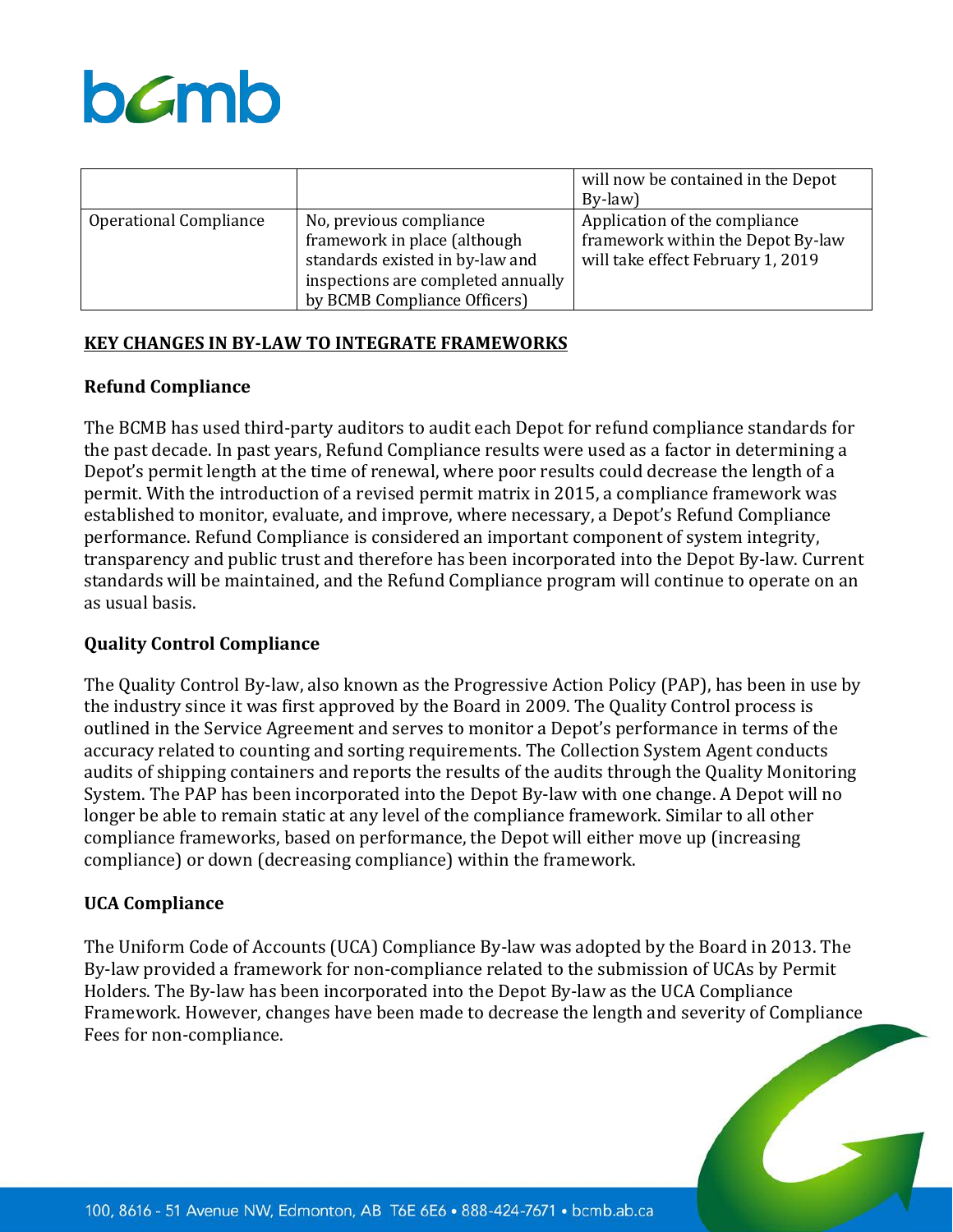## **Operational Compliance**

This section introduces a compliance framework for operational compliance, which will largely occur as result of inspections. Previous compliance mechanisms in this area occurred almost solely at the time of permit renewal. The permitting matrix considered numerous areas (now covered in other compliance frameworks), including inspection scores. Previously, the BCMB provided each Permit Holder with a permit and length of permit based on an overall score. Permits could be assigned for a one, four or five year term. Any issues noted in the inspection would be identified and indicated as a factor in permit renewal length. However, this process did not serve as an incentive to make timely improvements where non-compliance was indicated, as there were no consequences until permit renewal time. The Operational Compliance Framework provides timelines and follow-up mechanisms for managing and improving non-compliance related to operational by-law requirements. In terms of permits, excluding first year operators who may receive a one year permit for evaluative reasons, all permits will now be granted for a five year term.

## **Non-Beverage Container Compliance**

The Non-Beverage Container Compliance By-law was adopted by the Board in February 2018. The By-law places accountability on Permit Holders to protect system integrity by not shipping non-beverage containers to the Collection System Agent. The By-law includes a compliance framework which has been fully incorporated into the Depot By-law.

Section 11 of the new Depot By-law provides an introduction for each compliance framework as indicated in the chart below.

| <b>Section #</b> | <b>Section in By-law</b>                                                                |
|------------------|-----------------------------------------------------------------------------------------|
| 11.1             | Each Depot shall meet the standards established by the BCMB in this By-law in           |
|                  | relation to:                                                                            |
| 11.1.1           | The provision of Deposit Refunds to customers presenting empty registered<br>$\bullet$  |
|                  | containers to the Depot Operator ("Refund Compliance");                                 |
| 11.1.2           | The accurate sorting of Containers for pick-up by or shipment to the<br>$\bullet$       |
|                  | Collection System Agent and Collection Service Provider, and reporting with             |
|                  | respect to those Containers ("Quality Control Compliance");                             |
| 11.1.3           | Completion and reporting of the Uniform Code of Accounts ("UCA<br>$\bullet$             |
|                  | Compliance");                                                                           |
| 11.1.4           | The operational and administrative requirements set out in this By-law and<br>$\bullet$ |
|                  | any applicable BCMB Policies and Guidelines ("Operational Compliance");                 |
| 11.1.5           | The shipment of Non-Beverage Containers to the Collection System Agent or<br>$\bullet$  |
|                  | any Collection Service Provider ("Non-Beverage Container Compliance")                   |
|                  |                                                                                         |
| 11.2             | The failure of a Depot to meet the standards established by the BCMB with respect       |
|                  | to these areas of compliance will result in progressive enforcement actions.            |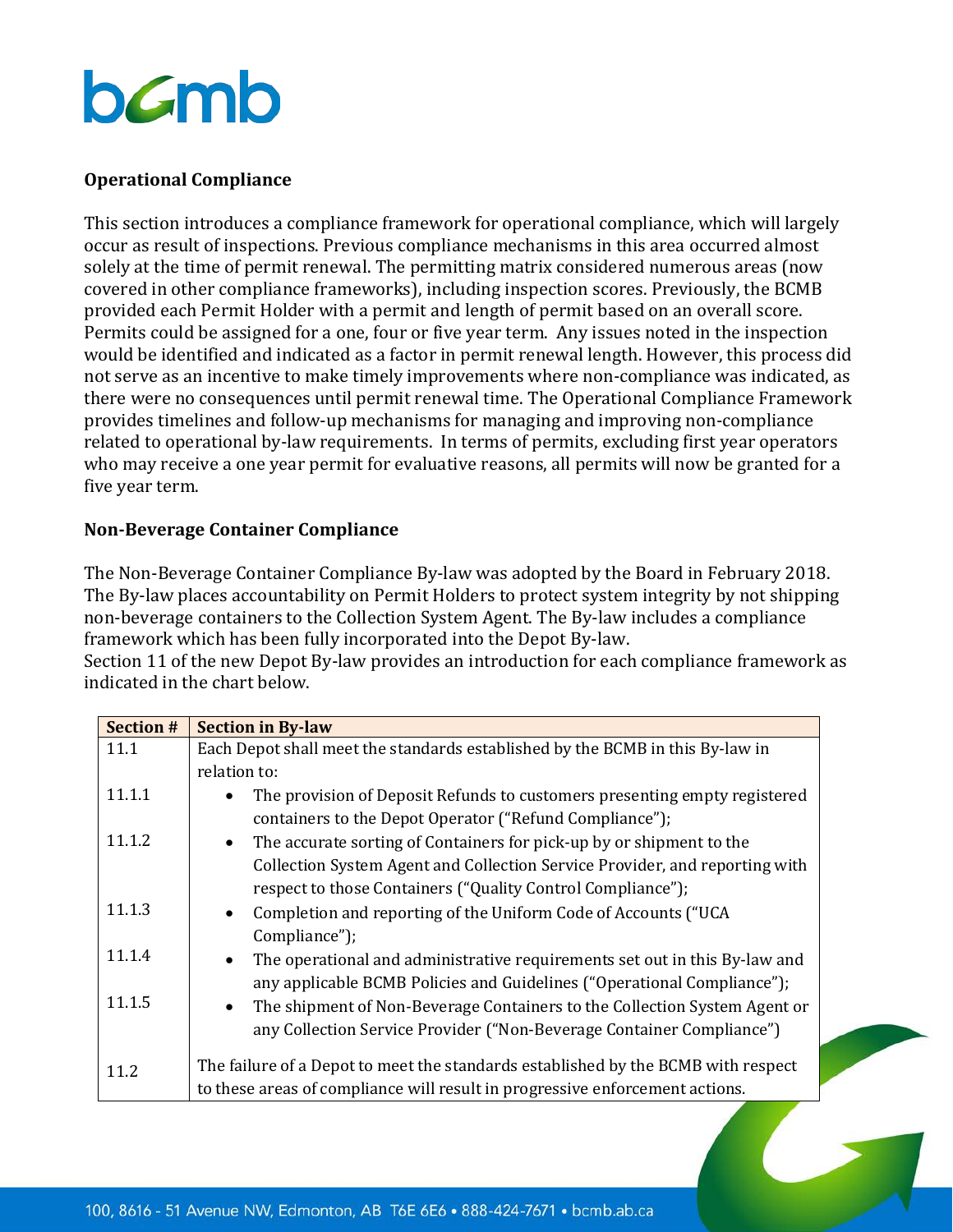

## **COMPLIANCE FEES**

The new compliance frameworks clearly indicate where and when a Compliance Fee can be issued by the BCMB. A Compliance Fee increase was approved by the Board in April 2018. The increase is reflective of the cost recovery necessary to administer Compliance Fees.

|      | <b>Section #   Section in By-law</b>                                                    |
|------|-----------------------------------------------------------------------------------------|
| 7.2. | Effective June 1, 2018, a compliance fee shall be in the amount of \$300.00 for each    |
|      | event for which the fee is levied. Effective June 1, 2019, the amount of the compliance |
|      | fee shall increase to \$400 for each even for which the fee is levied.                  |

Policy regarding interest on Compliance Fees remains the same.

|       | <b>Section #   Section in By-law</b>                                                   |
|-------|----------------------------------------------------------------------------------------|
| 10.1. | Interest is payable on fees that are required to be paid under this By-law at the rate |
|       | of 2% per month, from the date the unpaid amount is due until it is paid to the        |
|       | BCMB.                                                                                  |

#### **Compliance Fee Appeals**

Appealing a Compliance Fee is a process carried over from the Administrative Compliance By-law. A \$500 Appeal Fee has been added to the By-law and the process descriptions have been expanded. The Fee will be returned to the individual appealing a Compliance Fee if the appeal is successful.

| <b>Section #</b> | <b>Section in By-law</b>                                                                                                                                                                                        |  |
|------------------|-----------------------------------------------------------------------------------------------------------------------------------------------------------------------------------------------------------------|--|
| 11.1.            | A person who is served with a notice of compliance fee may appeal the notice of                                                                                                                                 |  |
|                  | compliance fee to the BCMB Compliance Committee by submitting a Notice of Appeal                                                                                                                                |  |
|                  | in the form specified by the BCMB for that purpose by email to the BCMB Hearing                                                                                                                                 |  |
|                  | Director, and by paying the BCMB the compliance fee that is the subject of the appeal                                                                                                                           |  |
|                  | and an Appeal Fee of \$500                                                                                                                                                                                      |  |
| 11.2.            | The Notice of Appeal, compliance fee and Appeal Fee must be submitted to the BCMB<br>within 30 days of the date the notice of compliance fee is deemed to have been<br>received by the person who is appealing. |  |

The chart below outlines the grounds for a which a Compliance Fee appeal can be submitted to the BCMB.

|        | <b>Section #   Section in By-law</b>                          |  |
|--------|---------------------------------------------------------------|--|
| 11.3.  | The Notice of Appeal shall include the following information: |  |
| 11.3.1 |                                                               |  |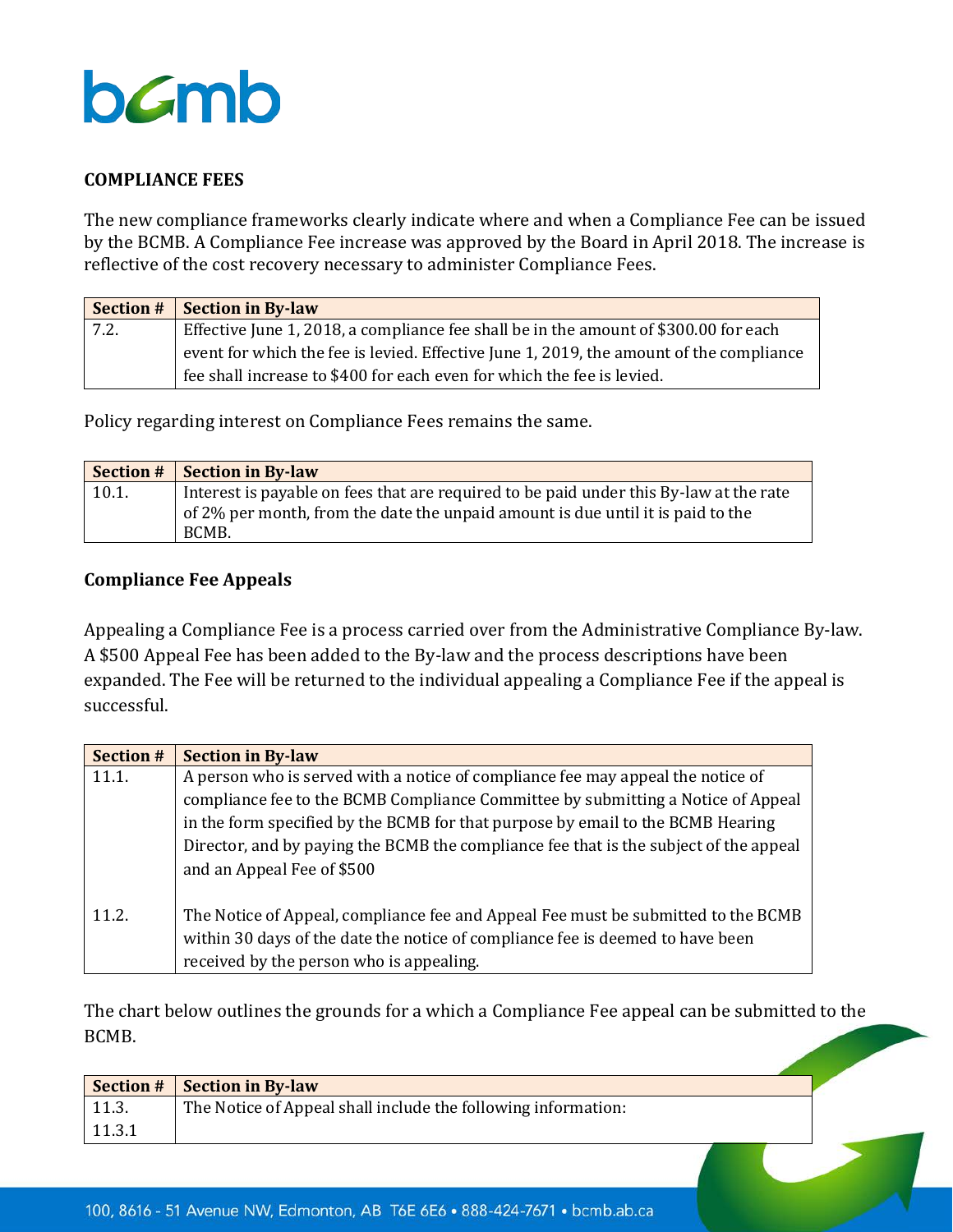

|        | Contact information of the appellant, including an address to which<br>$\bullet$         |
|--------|------------------------------------------------------------------------------------------|
| 11.3.2 | information may be transmitted by fax or by email;                                       |
|        | Contact information of the appellant, including an address to which<br>$\bullet$         |
| 11.3.3 | information may be transmitted by fax or by email;                                       |
| 11.3.4 | The date of service of the notice of compliance fee;<br>$\bullet$                        |
| 11.3.5 | A copy of the notice of compliance fee appealed from;<br>$\bullet$                       |
| 11.3.6 | Grounds for the appeal;<br>$\bullet$                                                     |
|        | Evidence supporting the grounds of appeal.<br>$\bullet$                                  |
| 11.4   |                                                                                          |
|        | A notice of compliance fee can only be appealed on the following grounds:                |
| 11.4.1 |                                                                                          |
| 11.4.2 | The BCMB did not have the authority to issue the notice of compliance fee;<br>$\bullet$  |
|        | The BCMB failed to follow its own procedures, and that this failure had, or<br>$\bullet$ |
|        | may reasonably have had, a material effect on the decision to issue the notice           |
| 11.4.3 | of compliance fee;                                                                       |
| 11.4.4 | The issuance of the notice of compliance fee was influenced by bias;<br>$\bullet$        |
|        | The BCMB failed to consider relevant information or took into account<br>$\bullet$       |
|        | irrelevant information in issuing the notice of compliance fee.                          |
|        |                                                                                          |

This section outlines the Compliance Fee appeal panel process, judgement possibilities and timelines for receipt of a written decision (30-days). It is also noteworthy that the decision of the appeal panel is final and binding. This section has been added to provide transparency and parameters to the appeal process

| <b>Section #</b> | <b>Section in By-law</b>                                                           |
|------------------|------------------------------------------------------------------------------------|
| 11.6.            | An Appeal Panel shall consist of at least two members of the Compliance Committee. |
|                  | The Appeal Panel shall select a Chair.                                             |
|                  |                                                                                    |
| 11.7.            | Within 30 days of receipt of a Notice of Appeal, the BCMB shall provide the person |
|                  | appealing with the information upon which the notice of compliance fee was issued  |
|                  | and any written submissions which it intends to provide to the Appeal Panel. The   |
|                  | person appealing may provide written submissions in response within 14 days of     |
|                  | receiving the BCMB material.                                                       |
| 11.8.            | The BCMB shall provide the Notice of Appeal, the information upon which the notice |
|                  | of compliance fee was issued and any written submissions from the BCMB and from    |
|                  | the person appealing to the Appeal Panel.                                          |
|                  |                                                                                    |
| 11.9.            | The Appeal Panel shall make its decision based upon the material provided to it in |
|                  | accordance with section 11.8.                                                      |
|                  |                                                                                    |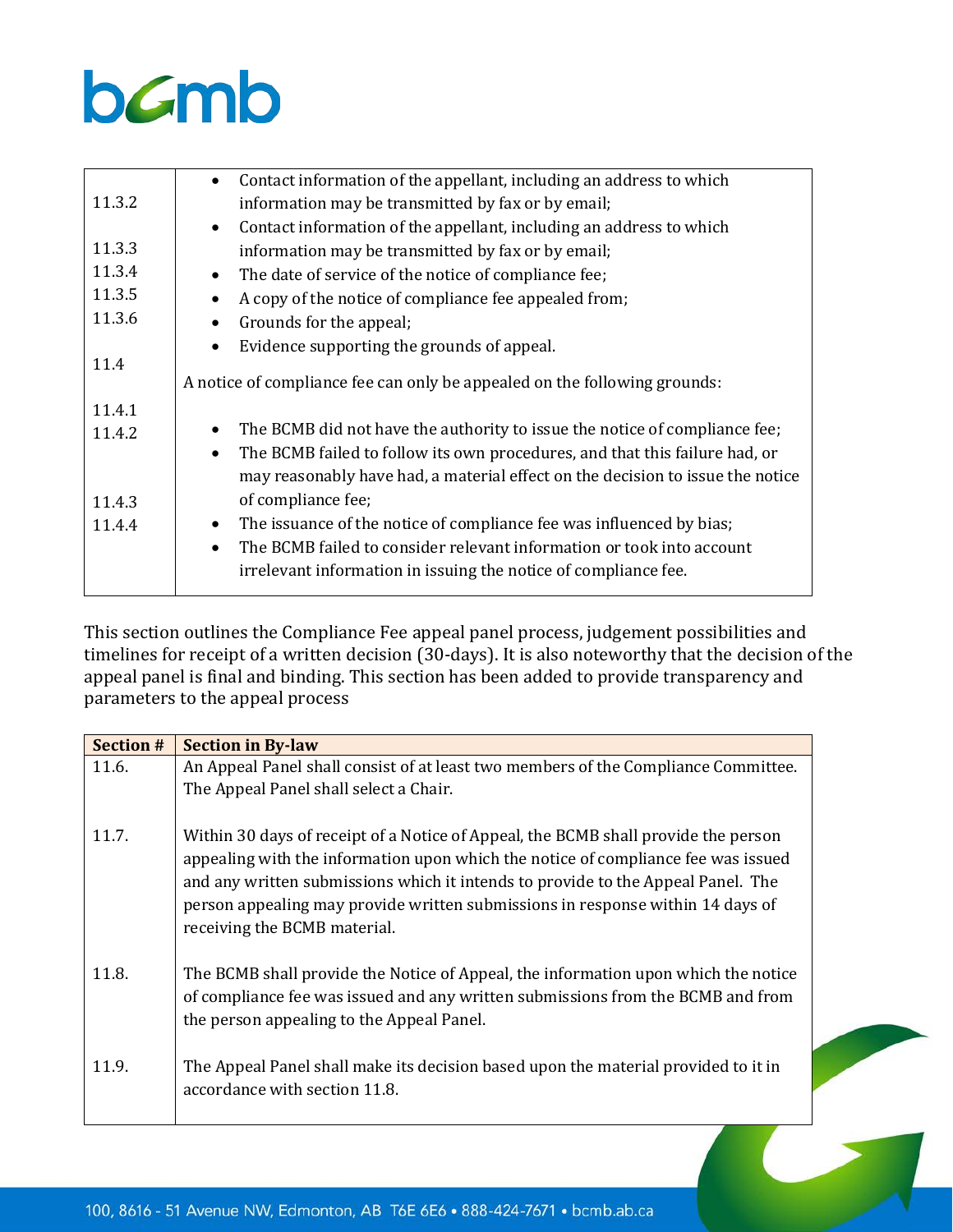| 11.10.  | The Appeal Panel shall issue a written decision within 30 days of being provided        |
|---------|-----------------------------------------------------------------------------------------|
|         | with the appeal material in accordance with section 11.8.                               |
|         |                                                                                         |
| 11.11   | In making its decision, the Appeal Panel shall have no greater authority than the       |
|         | individual who issued the notice of compliance. The Appeal Panel may decide to:         |
| 11.11.1 | Reject the appeal and confirm the notice of compliance fee;                             |
| 11.11.2 | Uphold the appeal and refer the matter back to the BCMB;<br>$\bullet$                   |
| 11.11.3 | Uphold the appeal and disallow the notice of compliance fee;                            |
| 11.11.4 | Determine whether costs of the appeal, excluding legal costs of any party,<br>$\bullet$ |
|         | will be assessed.                                                                       |
|         |                                                                                         |
| 11.12   | If the Appeal Panel upholds the appeal and disallows the notice of compliance fee,      |
|         | the Appeal Panel shall direct the BCMB to return the Appeal Fee and compliance fee      |
|         | to the Appellant.                                                                       |
|         |                                                                                         |
| 11.13   | The decision of the Appeal Panel is final and binding.                                  |

## **PERMIT SUSPENSION**

Where there is reasonable grounds for believing a Depot has contravened or is contravening the Act, the Regulation or any BCMB by-law and the contravention of the Act, the Regulation or the bylaw has occurred repeatedly, is ongoing and seriously undermines the integrity the beverage container management system or is a threat to public safety and no lesser measure will reasonably suffice to protect the integrity of the beverage container management system, the Complaints Director may suspend a permit for a maximum of 10 days. BCMB Management expect that these situations are likely to culminate in a board hearing review of the permit. This section also builds in a mechanism for the Board Chair to receive applications for the purposes of extending the suspension or placing conditions on the operating permit

| <b>Section #</b> | <b>Section in By-law</b>                                                                |
|------------------|-----------------------------------------------------------------------------------------|
| 12.15            | During the course of a review or an investigation, the Complaints Director may          |
|                  | suspend the Permit of a Depot if:                                                       |
| 12.15.1          | a suspension is reasonably warranted in the circumstances;                              |
| 12.15.2          | there are reasonable grounds for believing the Depot has contravened or is<br>$\bullet$ |
|                  | contravening the Act, the Regulation or any BCMB by-law;                                |
| 12.15.3          | the contravention of the Act, the Regulation or the by-law has occurred<br>$\bullet$    |
|                  | repeatedly, is ongoing and seriously undermines the integrity the beverage              |
|                  | container management system or is a threat to public safety; and                        |
| 12.15.4          | • no lesser measure will reasonably suffice to protect the integrity of the             |
|                  | beverage container management system                                                    |
|                  |                                                                                         |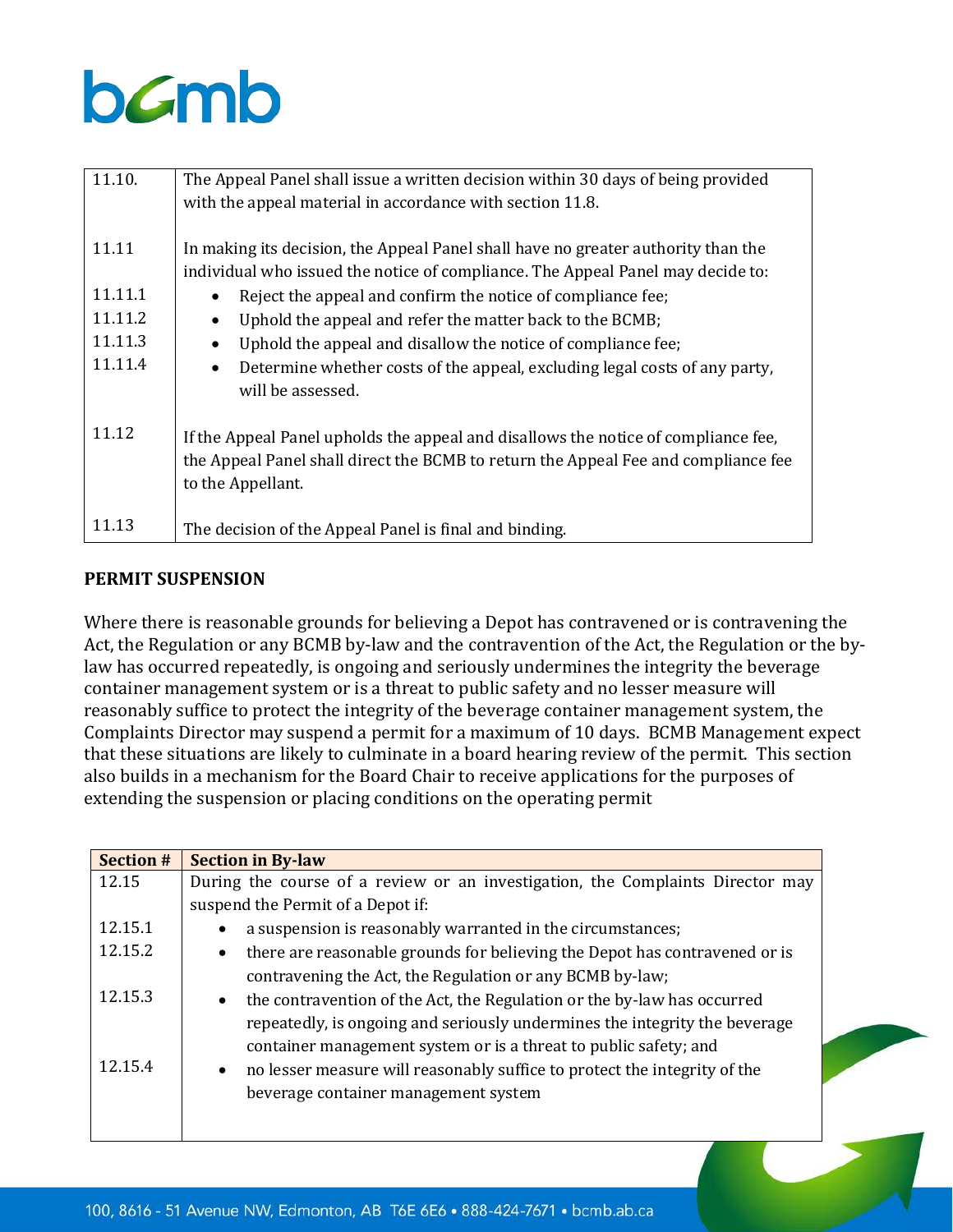

|         | A suspension imposed under section 12.15 must be communicated to the Permit                                                               |
|---------|-------------------------------------------------------------------------------------------------------------------------------------------|
| 12.16   | Holder in a written notice that includes the reason for the suspension and shall not                                                      |
|         | exceed 10 days, unless extended by order of the Board Chair or his or her delegate,                                                       |
|         | on application by the Complaints Director and on written notice to the Permit Holder.                                                     |
|         | On hearing an application under section 12.16, the Board Chair may:                                                                       |
| 12.17   | refuse to extend the suspension;<br>$\bullet$                                                                                             |
| 12.17.1 | extend the suspension until a review, investigation or hearing is completed;<br>$\bullet$                                                 |
| 12.17.2 | or                                                                                                                                        |
|         | instead of extending the suspension, impose conditions on a Permit until a<br>$\bullet$<br>review, investigation or hearing is completed. |
| 12.17.3 | The Board Chair shall not extend a suspension or impose conditions pursuant to                                                            |
|         | section 12.17 unless the Board Chair is satisfied that all of the requirements listed in                                                  |
|         | section 12.15 have been met.                                                                                                              |
| 12.18   | The Chair may provide any directions required to facilitate the effective scheduling                                                      |
|         | and conduct of the application under section 12.16.                                                                                       |
|         |                                                                                                                                           |
|         |                                                                                                                                           |